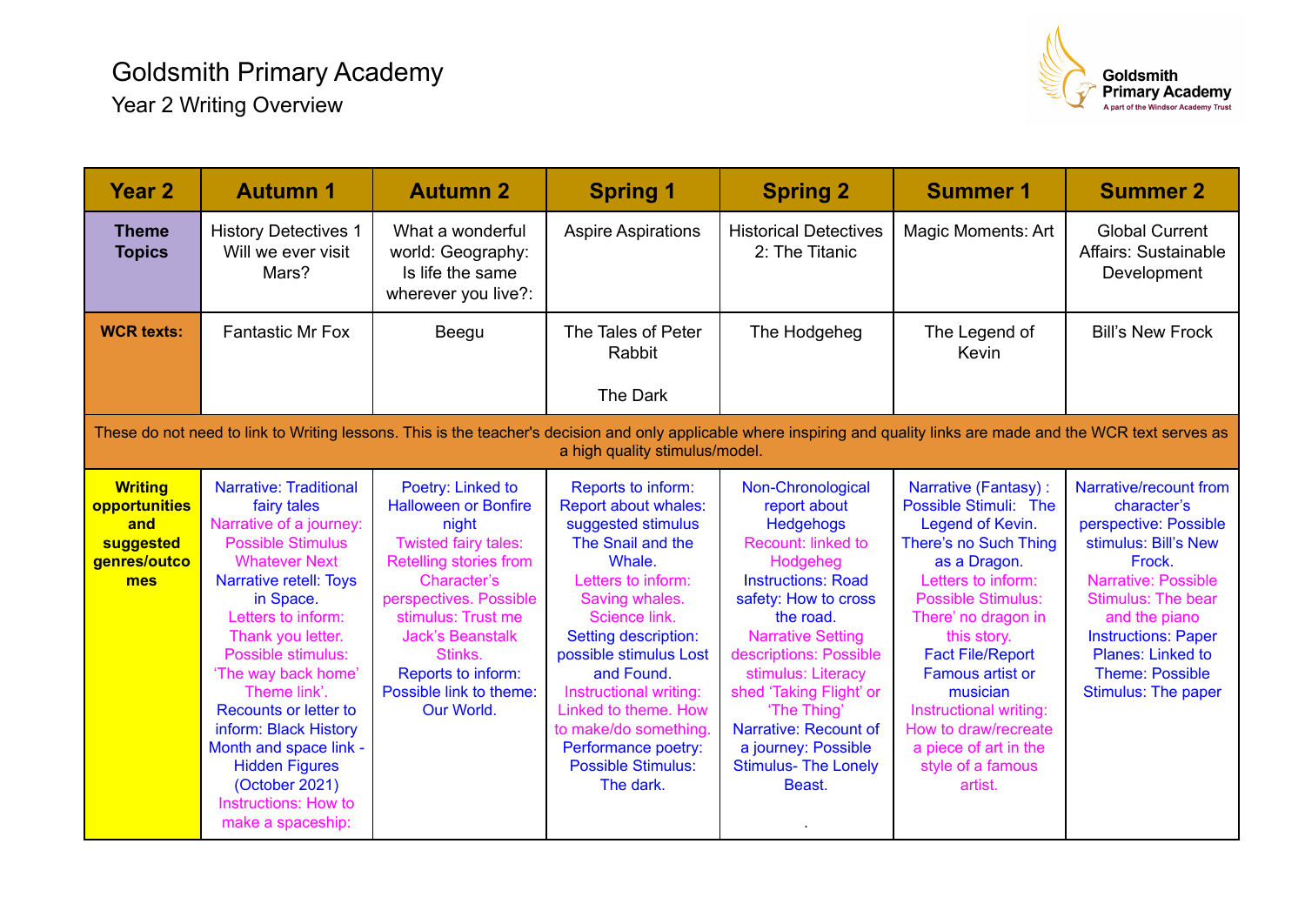## Goldsmith Primary Academy





|                                                                                                                                                                                                                                                                                                                                                                                                                                                                                                                                                       | Possible stimulus:<br>Whatever next. Or<br>another link to theme<br>or Fantastic Mr Fox.<br>Character<br>descriptions: Fantastic<br>Mr Fox.                                                                |                                                                                                                                                                                                                                                                                                              |                                                                                                                        |                                                                                                                               |                                                                                       |                                                                      |  |  |
|-------------------------------------------------------------------------------------------------------------------------------------------------------------------------------------------------------------------------------------------------------------------------------------------------------------------------------------------------------------------------------------------------------------------------------------------------------------------------------------------------------------------------------------------------------|------------------------------------------------------------------------------------------------------------------------------------------------------------------------------------------------------------|--------------------------------------------------------------------------------------------------------------------------------------------------------------------------------------------------------------------------------------------------------------------------------------------------------------|------------------------------------------------------------------------------------------------------------------------|-------------------------------------------------------------------------------------------------------------------------------|---------------------------------------------------------------------------------------|----------------------------------------------------------------------|--|--|
| Grammar,<br>punctuation<br>and language<br><b>skills</b>                                                                                                                                                                                                                                                                                                                                                                                                                                                                                              | Ensuring appropriate<br>spaces between words<br>Use of capital letters and<br>full stops to accurately<br>demarcate sentences.<br>Communicates ideas in a<br>series of sentences<br>Nouns and noun phrases | Consistently uses capital<br>letters for the personal<br>pronoun I and usually<br>uses them correctly for<br>proper nouns.<br>Exclamation marks and<br>question marks<br>Includes a variety of<br>sentence types:<br>question, statement,<br>command and<br>exclamation.<br>Simple and compound<br>sentences | Complex sentences and<br>subordinating<br>conjunctions.<br>Commas in a list<br><b>Expanded Noun phrases</b><br>adverbs | Past and present<br>tense<br>Verbs<br>Vary sentence structure<br>to interest the reader<br>Matches organisation to<br>purpose | Apostrophes for<br>contractions<br>Apostrophes for<br>possession<br>Progressive tense |                                                                      |  |  |
| <b>Writing Grid</b><br>objectives:<br>These are not<br>limited to the<br>list.                                                                                                                                                                                                                                                                                                                                                                                                                                                                        | New skills explicitly<br>taught:<br>5, 7, 16 (Capitals and full<br>stops),                                                                                                                                 | New skill explicitly<br>taught: 14, 11<br>15 (simple and<br>compound)<br>16 (! and ?)<br>19 (xo-ordination)                                                                                                                                                                                                  | New skills explicitly<br>taught:<br>15 (complex)<br>16 (commas in a list)<br>19 (subordination)<br>20, 21              | New skills explicitly<br>taught:<br>10, 13, 23                                                                                | New skills explicitly<br>taught<br>17, 22                                             | Revision and<br>consolidation of all skills<br>as and when required. |  |  |
| The following objectives should be Interwoven and modeled to the highest standards through every writing lesson as well as in the wider curriculum including phonics, handwriting,<br>spelling and GPS.<br>1, 2, 3, 4, 6, 8, 9, 12, 18, 24<br>The above guidance is a suggestion only and each half-term, the previously taught skills should be built upon and embedded. Children should always have the opportunity to apply them<br>to their writing where appropriate. Where further teaching of a skill is required, this should be prioritised. |                                                                                                                                                                                                            |                                                                                                                                                                                                                                                                                                              |                                                                                                                        |                                                                                                                               |                                                                                       |                                                                      |  |  |